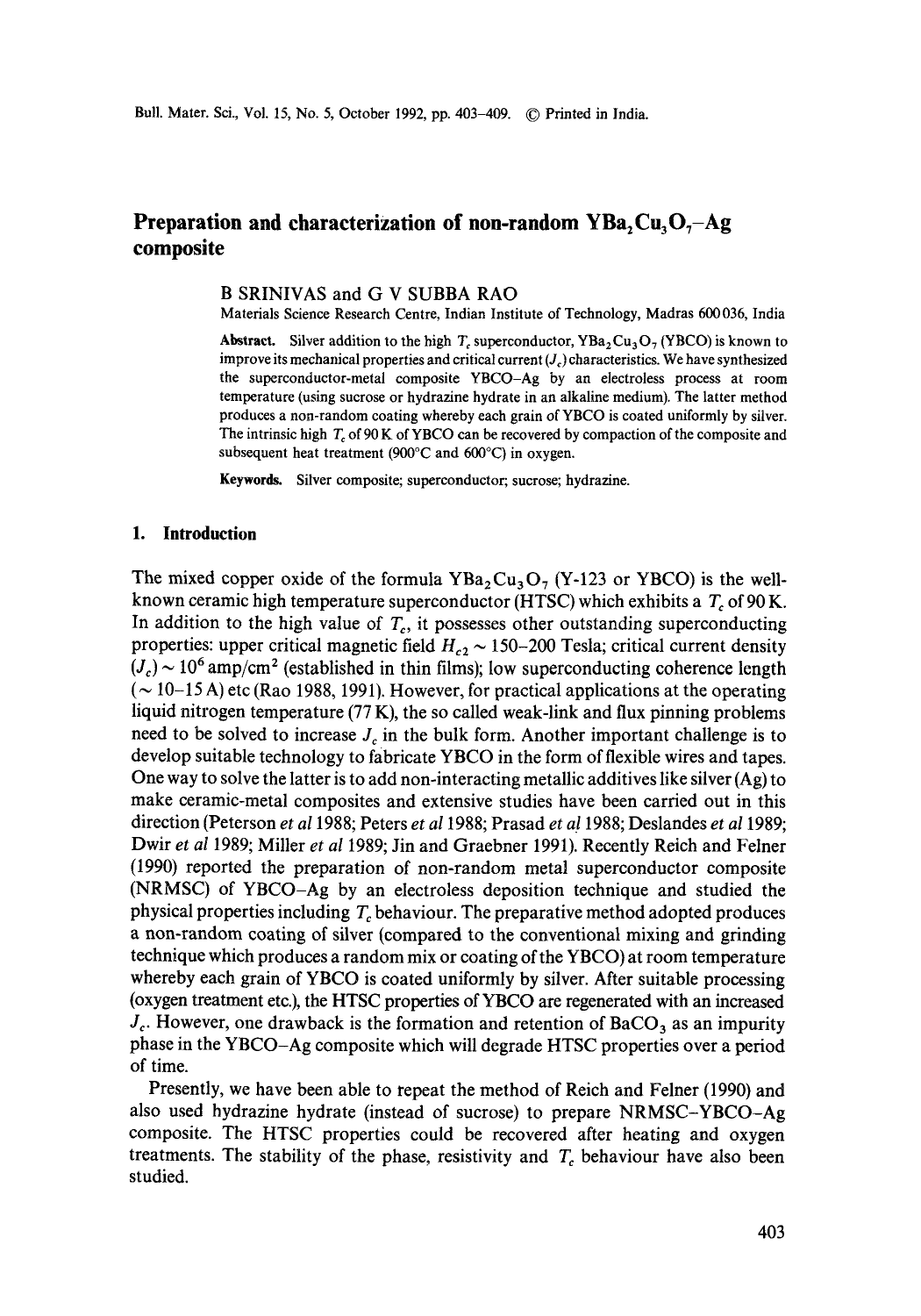# 2. Experimental

### *2.1 Sample preparation*

Well-oxygenated YBCO powder ( $\sim$  10-20  $\mu$  size; 50-100 g batch) has been prepared by vacuum calcination method (Balachandran *et al* 1989; Schartman and Hellstrom 1991; Srinivas and Subba Rao 1991). In this method stoichiometric ratio of  $Y_2O_3$ ,  $BaCO<sub>3</sub>$  and CuO (all 99.9% pure) were wet-milled in acetone in a ball-mill for about 15 h. The resultant slurry was pan-dried in air, and heated at a rate of 20°C/h in the temperature range of 700–800°C in flowing  $O_2$  at a pressure of  $\sim$  2 mm Hg and held for 4h at 800°C. During cooling, the vacuum was discontinued and ambient pressure of  $O_2$ was let in. A 3 h hold at 450°C was incorporated into the cooling schedule to promote oxygenation of the resulting powder. The black, free-flowing powder was then pressed into pellets and further oxygenation was carried out in a tubular furnace at 900°C, for 24 h; and then at  $600^{\circ}$ C (by furnace cooling) for 24 h, followed by slow cooling in ambient oxygen flow (by furnace shut-off). The pellets were crushed into powder and the non-random coating of Ag was carried out as follows: All the chemicals used are BDH (AR: 99.9% pure). Solution A: AgNO<sub>3</sub> (60 g/l); solution B: NH<sub>4</sub>NO<sub>3</sub> (90 g/l); solution C: NaOH (105 g/l); solution D: 100 g of sucrose and 5 g tartaric acid were dissolved in 800 ml of distilled water and boiled for 15 min. After cooling, the solution was made up to 11 with ethanol; solution E: 250 ml of  $2\frac{9}{6}$  solution of hydrazine hydrate with 2.5 g sodium potassium tartrate was prepared in distilled water.

The required volume of solution A ( $\sim$  200 ml) was mixed with equal volume of solution B in a beaker. Then, with stirring, solution C was added to give a permanent brown tinge to the solution. The desired quantity ( $\sim$  30 g) of YBCO powder was added to the above solution and almost immediately, either 200 ml of solution D or 50 ml of solution E was added with continuous stirring. The coating of Ag occurred (and Ag mirror formation on the sides of the beaker) within 3-5 min when solution D (sucrose) was used. It was almost instantaneous when solution E (hydrazine) was used. The Ag coated powder was filtered by washing it several times with ethanol, oven-dried ( $\sim$  120 $\degree$ C) and then cold pressed into pellets (sizes: 25, 12 and 8 mm dia; 2–3 mm thick) using a WC-lined stainless steel die and hydraulic press ( $\sim$  4 tons). The pellets were then sintered by heating in flowing oxygen in a tubular furnace at 900°C for 24 h, and then at 600°C (by reducing the temperature) for 24 h and then slowly cooled to room temperature in the  $O_2$  flow by the furnace shut-off.

# 2.2 *Characterization and measurements*

X-ray diffraction (XRD) patterns of YBCO and YBCO-Ag composites were recorded by a Rich Seifert (Germany) diffractometer with CuK $\alpha$  radiation. The resistivity vs temperature (77-300 K) data were measured using van der Pauw technique (both closed cycle He-refrigerator, CTI, USA or oxford cryostat (UK) with  $liq.N_2$  and computer controlled system). The silver content in the sintered YBCO-Ag composites was estimated by gravimetric method: A known weight of composite YBCO-Ag was dissolved in  $10\%$  solution of hot HNO<sub>3</sub> followed by precipitation with 2NHCl as AgCI, followed by filtering, drying and weighing. The density of the YBCO and YBCO-Ag composites were determined from the weight and dimensions of the sintered pellets.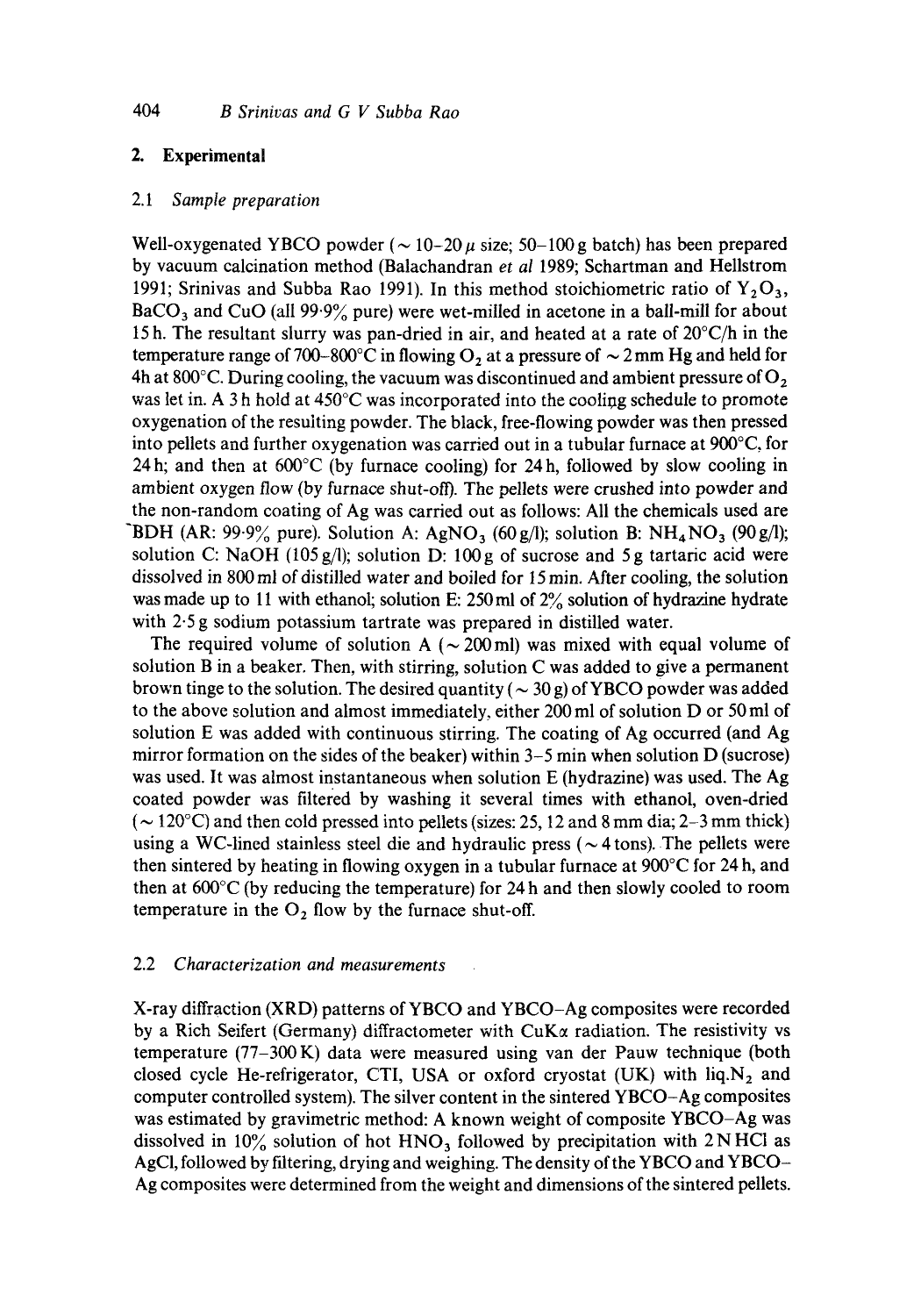Scanning electron micrographs (SEM) (Cambridge Stereoscan, Model 180) of YBCO and YBCO-Ag composite were taken at different magnifications to take a look at the microstructure.

# **3. Results and discussion**

### 3.1 *Stability, structure and microstructure*

Since YBCO powder is sufficiently stable in basic solutions (Barns and Landise 1987), the electroless coating of Ag on YBCO powder can be conveniently carried out in basic solutions. In the above process each YBCO grain is uniformly coated by Ag metal, and when pressed into pellets and sintered at elevated temperature, results in uniform distribution of Ag-metal at the grain boundaries of YBCO. This is evident from the increase in density of YBCO-Ag composite to  $5.3 \pm 0.1$  from  $4.8 \pm 0.1$  *g/cc* for pure YBCO (theoretical X-ray density of YBCO is 6-38 g/cc).

The XRD patterns of pure YBCO and YBCO-Ag composites show the well defined orthorhombic structure for all the compounds indicating that Ag deposition and subsequent heat treatment regenerates the desired crystal structure (figure 1). The Ag-metal lines are seen in the composites prepared by both sucrose and hydrazine reduction methods. We notice slight preferred orientation (enhancement of intensities of select (001) lines) in the composite prepared by sucrose method. Most importantly, lines due to BaCO<sub>3</sub> (marked B in figure 1) are also seen in the YBCO-Ag prepared by the sucrose method. Both the above features have also been noticed by Reich and Felner (1990) during their studies. In the case of the composite prepared by the hydrazine method, no  $BaCO<sub>3</sub>$  impurities were seen; also, the intensity distribution pattern of YBCO remains almost the same as that of the starting pure YBCO material. Since hydrazine is a more powerful reducing agent compared to sucrose, it is able to affect Ag deposition instantaneously without simultaneously reducing (decomposing) part of the YBCO powder (giving rise to the corresponding decomposition products,  $Cu(OH)<sub>2</sub>$ ,  $Ba(OH)_2$  and  $Y(OH)_3$ ). The  $Ba(OH)_2$  formed in the earlier method (sucrose) during the electroless process can lead to the formation of BaCO<sub>3</sub> by absorption of  $CO<sub>2</sub>$  from atmosphere. Thus, we find that hydrazine reduction method is better than sucrose method in the preparation of non-random metal superconductor composite (YBCO-Ag).

The orthorhombic lattice parameters for the pure YBCO and YBCO-Ag composites have been calculated using least square fit of the four high angle *(hkl)*  reflections. Our a, b and c values for the pure YBCO, viz  $a = 3.82$ ,  $b = 3.88$  and  $c = 11.68$  Å are in excellent agreement with the literature data, thereby indicating excellent sample quality. The lattice parameters for YBCO-Ag composites do not change significantly (within experimental error) thereby indicating that Ag does not get incorporated into the crystal lattice (at the Cu-site) and acts only as a non-interfering additive to the YBCO.

The silver content in the starting solution during the electroless process was kept constant (20 wt%) for all the batches. However, there is a variation in the amount of Ag coating on YBCO from batch to batch due to the coating of Ag to the walls of the beaker. The silver content in the YBCO-Ag composite prepared by sucrose method as well as hydrazine hydrate method varied between  $13-18 \text{ wt\% }$  Ag.

The grain structure and morphology of the pure YBCO and the YBCO-Ag  $(17\%)$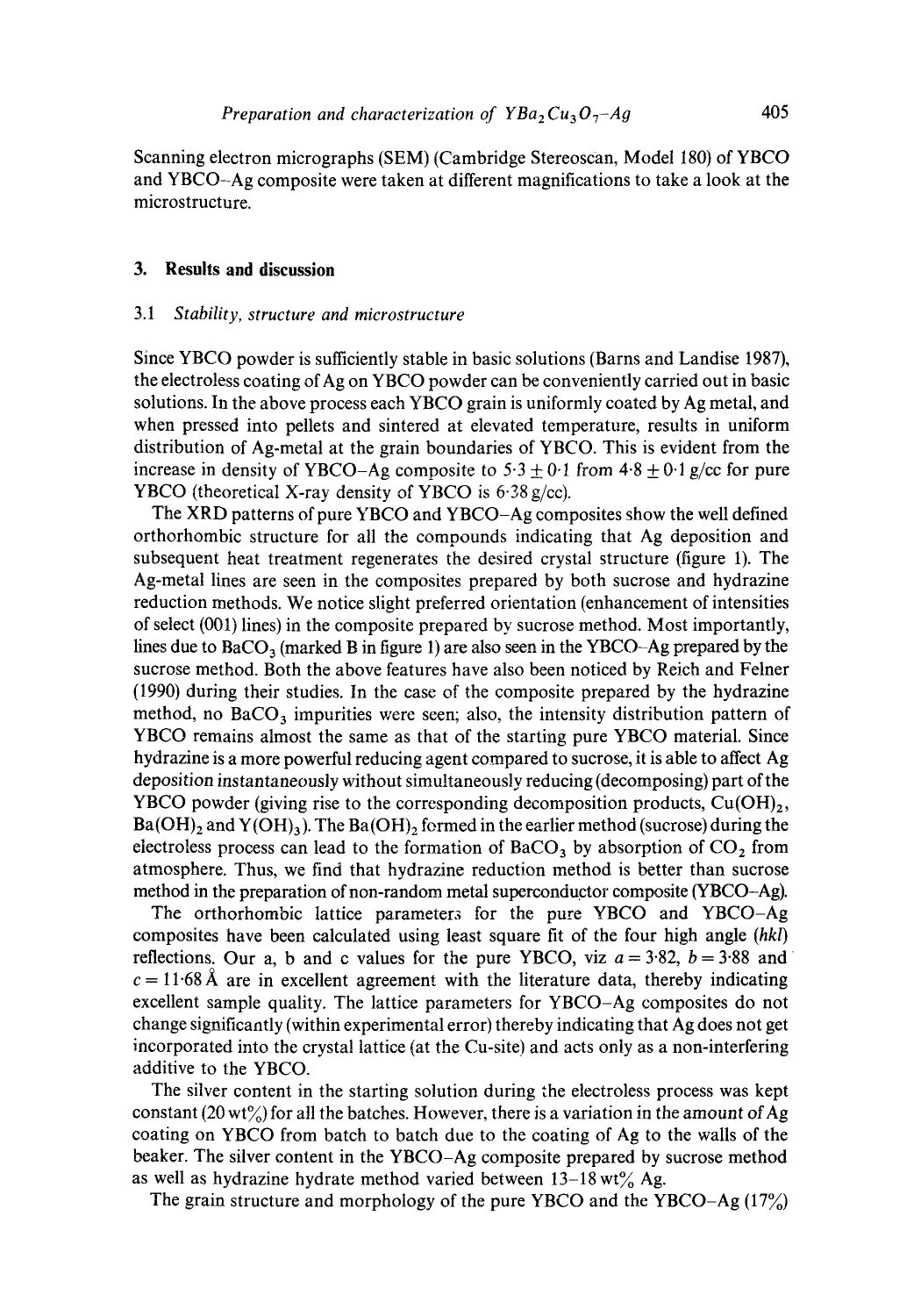

Figure 1. X-ray diffraction patterns: (a) YBCO; (b) YBCO-Ag 17 wt% (sucrose method); (c) YBCO-Ag 13 wt% (hydrazine method). The *(hkl)* **Miller indices** are also shown (CuKeradiation).

**composite were examined by SEM. The pure YBCO showed a more or less uniform distribution of grains but with voids in between the grains (figure 2). The YBCO-Ag composite, on the other hand, showed a more uniform and dense structure. Thus, the Ag metal residing between the YBCO grains makes the distribution uniform. The grain size of YBCO and most of Ag metals does not change much. However, some large**  particle  $(10-20 \,\mu m$  size) silver grains could also be seen in some regions of the sample.

# 3.2 *Electrical and T<sub>c</sub> behaviour*

DC electrical resistivity vs temperature  $(\rho - T)$  data on pure YBCO and YBCO-Ag composites prepared by sucrose and hydrazine methods are shown **in figure** 3. The  $\rho_{300K}$  values of YBCO-Ag composites are always lower than the corresponding pure YBCO. This indicates that the Ag **facilitates intergrain contact between** the YBCO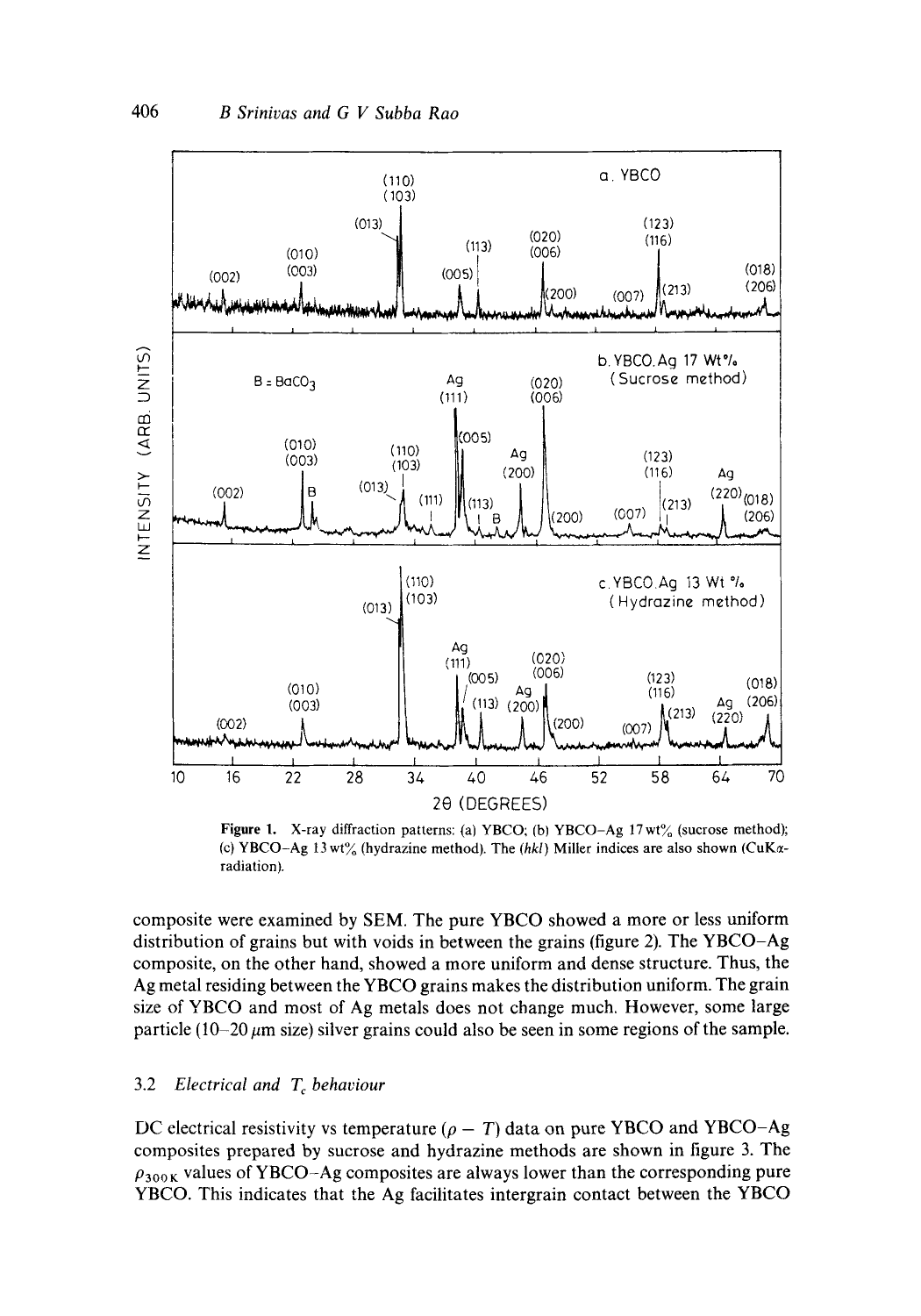

Figure 2. Scanning electron micrographs (SEM): a, YBCO( $\times$  300) and b, YBCO-Ag 17 wt%  $(x 300)$ .

grains. The linear  $\rho - T$  behaviour above the superconductivity transition observed in both the pure YBCO and YBCO-Ag composites indicates the excellent quality of the sample. However, there is no perceptible change in the  $T_{c, zero}$  (90  $\pm$  1 K) as well as  $T_{c,onset}$  (94  $\pm$  1 K) for YBCO and YBCO-Ag composites. This shows that Ag does not get incorporated into the YBCO crystal lattice and only acts as a non-interactive additive. The YBCO-Ag composites are stable as can be seen from the resistivity plots (figure 3); the  $T_{c,zero}$  and the room temperature resistivity values remain the same even after four months. It is also gratifying to note that  $BaCO<sub>3</sub>$  presence in the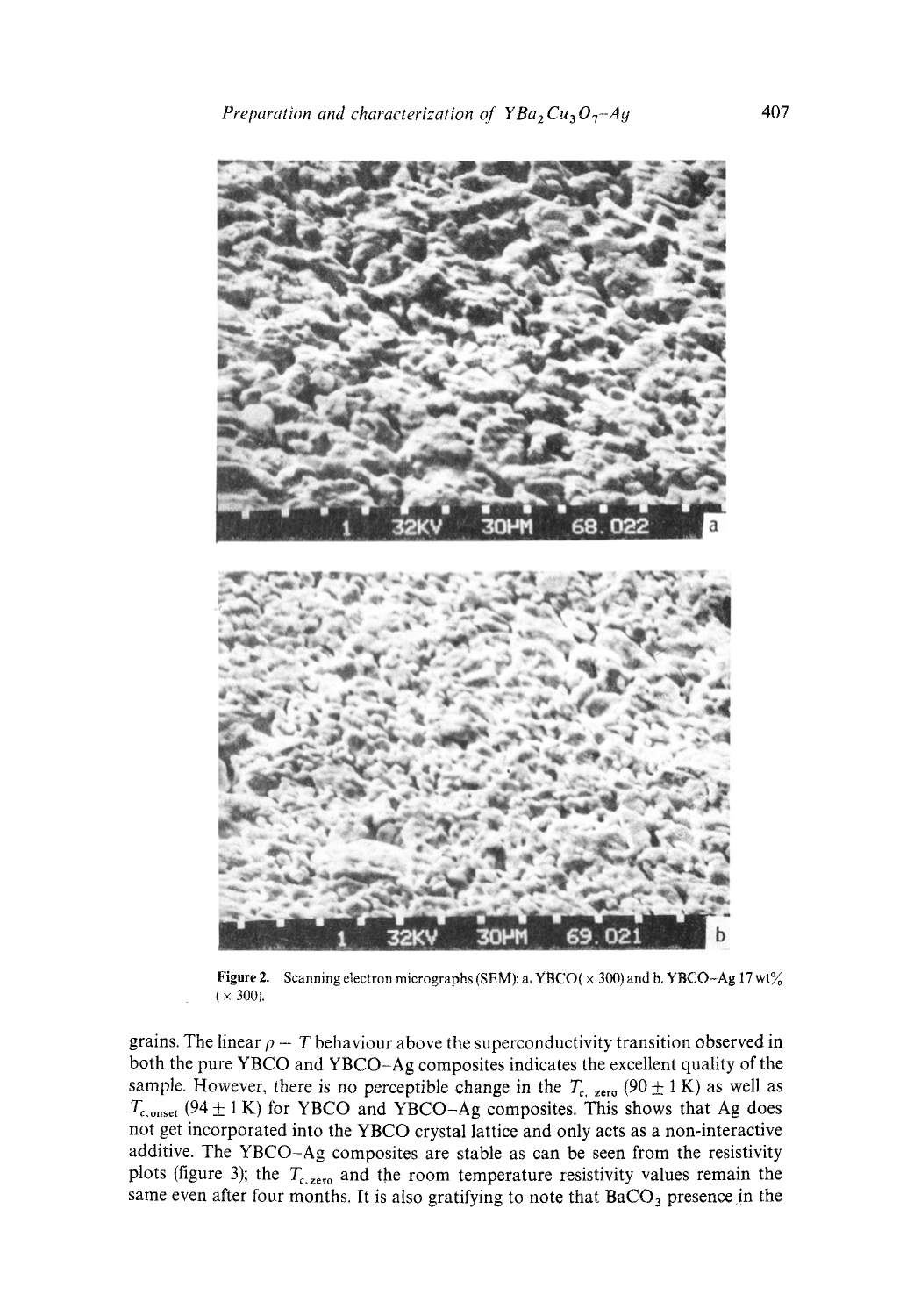

Figure 3. Resistivity vs temperature plots: (a) YBCO; (b) YBCO-Ag 13 wt% (hydrazine method); (c) YBCO-Ag  $17 \text{ wt\%}$  (sucrose method). Dotted line – repeat measurement on the same sample after four months. As can be seen the  $T_c$  of 90 K is unchanged by Ag addition and the YBCO-Ag composites are stable with time.

composite prepared by the sucrose method (curve c in figure 3) does not degrade the  $\rho - T$  behaviour on exposure to air/moisture at least for four months.

# 4. **Conclusions**

Non-random YBCO-Ag composites have been prepared by the electroless deposition of Ag using sucrose as well as hydrazine methods. BaCO<sub>3</sub> impurity is seen in the composite prepared by sucrose method whereas no such impurity is noticed by the one prepared by the hydrazine method showing thereby that the latter method is advantageous. Ag addition lowers the room temperature resistivity of the composite whereas the metallic behaviour and  $T_c$  remain completely unaffected indicating that Ag is acting as non-interactive additive. The composites in the form of sintered pellets are stable towards exposure to air and moisture.

### **Acknowledgements**

Thanks are due to the National Science and Technology Board on Superconductivity, Department of Science and Technology, Govt. of India, New Delhi and the Indo-EEC for research grants.

### **References**

Balachandran U, Poeppel R B, Emerson J E, Johnson S A, Lanagan M T, Youngdahl C A, Donglu S, Goretta K C and Eror N G 1989 *Mater. Lett.* 8 454 Barns R L and Landise R A 1987 *Appl. Phys. Lett.* 51 1373 Deslandes F, Raveau B, Dubots P and Legat D 1989 *Solid State Commun.* 71 407